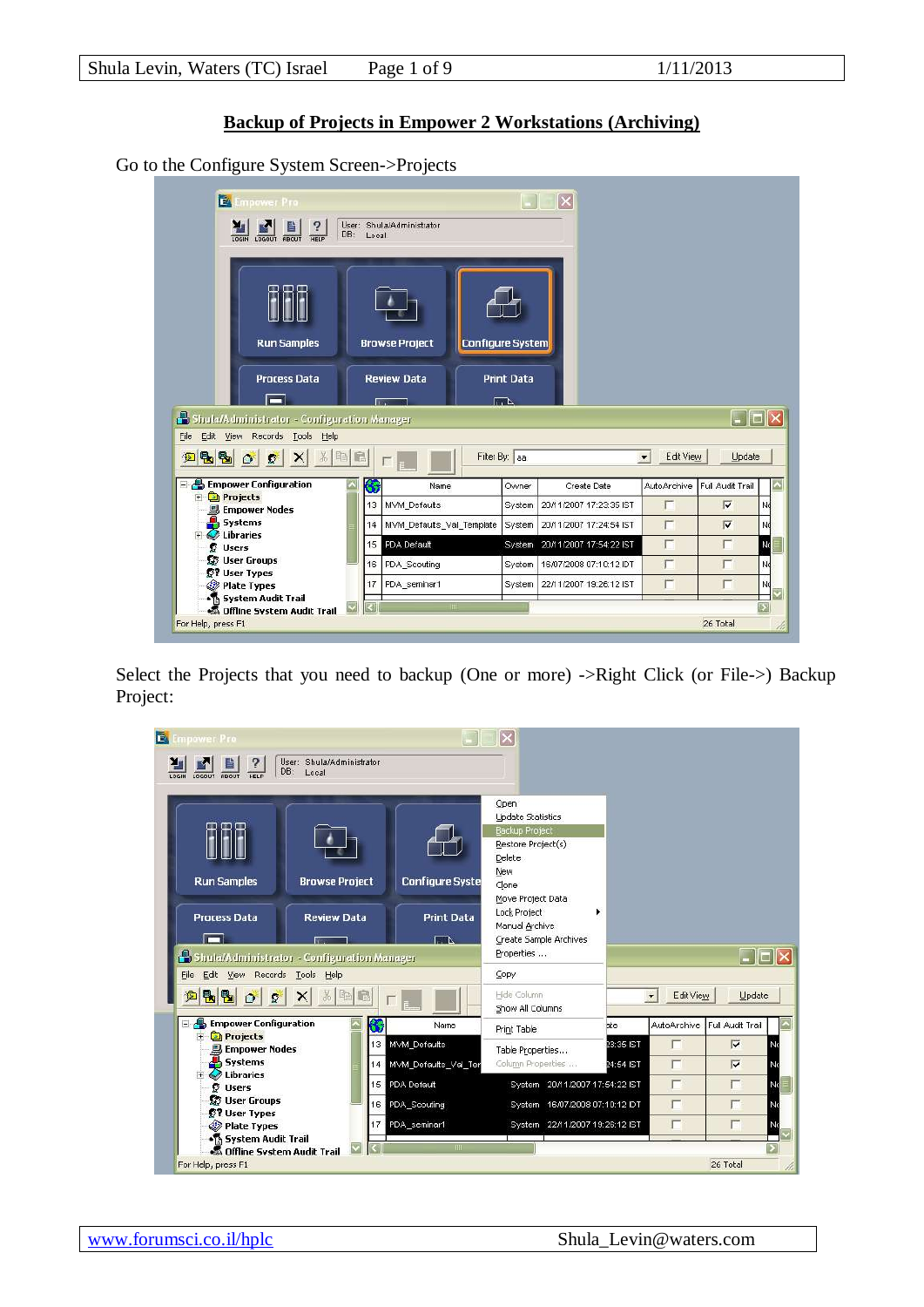#### Follow the Wizard:

| Backup Project Wizard - Comment Entry |                                                                                                                                   |  |
|---------------------------------------|-----------------------------------------------------------------------------------------------------------------------------------|--|
|                                       | You have elected to backup project(s)<br>MVM Defaults<br>MVM_Defaults_Val_Template<br>PDA Default<br>PDA_Scouting<br>PDA_seminar1 |  |
|                                       | Cancel<br><back<br>Next<br/>Help</back<br>                                                                                        |  |

#### **NEXT:**

Two options:

- 1. Select the default choice: Backup to current project directory. Then you can just copy the entire Projects' directory to another backup folder outside the current computer.
- 2. Select directly another backup folder outside the current computer.

| Please choose a destination for the backup files. If you<br>specify a destination other than the default, you only need<br>to enter the root directory - subdirectories will automatically<br>be created using the project name.<br><b>Backup</b> current project directory | Browse |
|-----------------------------------------------------------------------------------------------------------------------------------------------------------------------------------------------------------------------------------------------------------------------------|--------|
| CXDocuments and Settings Vevins My Documents 07<br>Pressing 'Next' will start the Empower Backup process.<br>When it is completed you will be prompted to backup the<br>appropriate path using your backup software.                                                        |        |
| Cancel<br>< Back<br>Next >                                                                                                                                                                                                                                                  | Help   |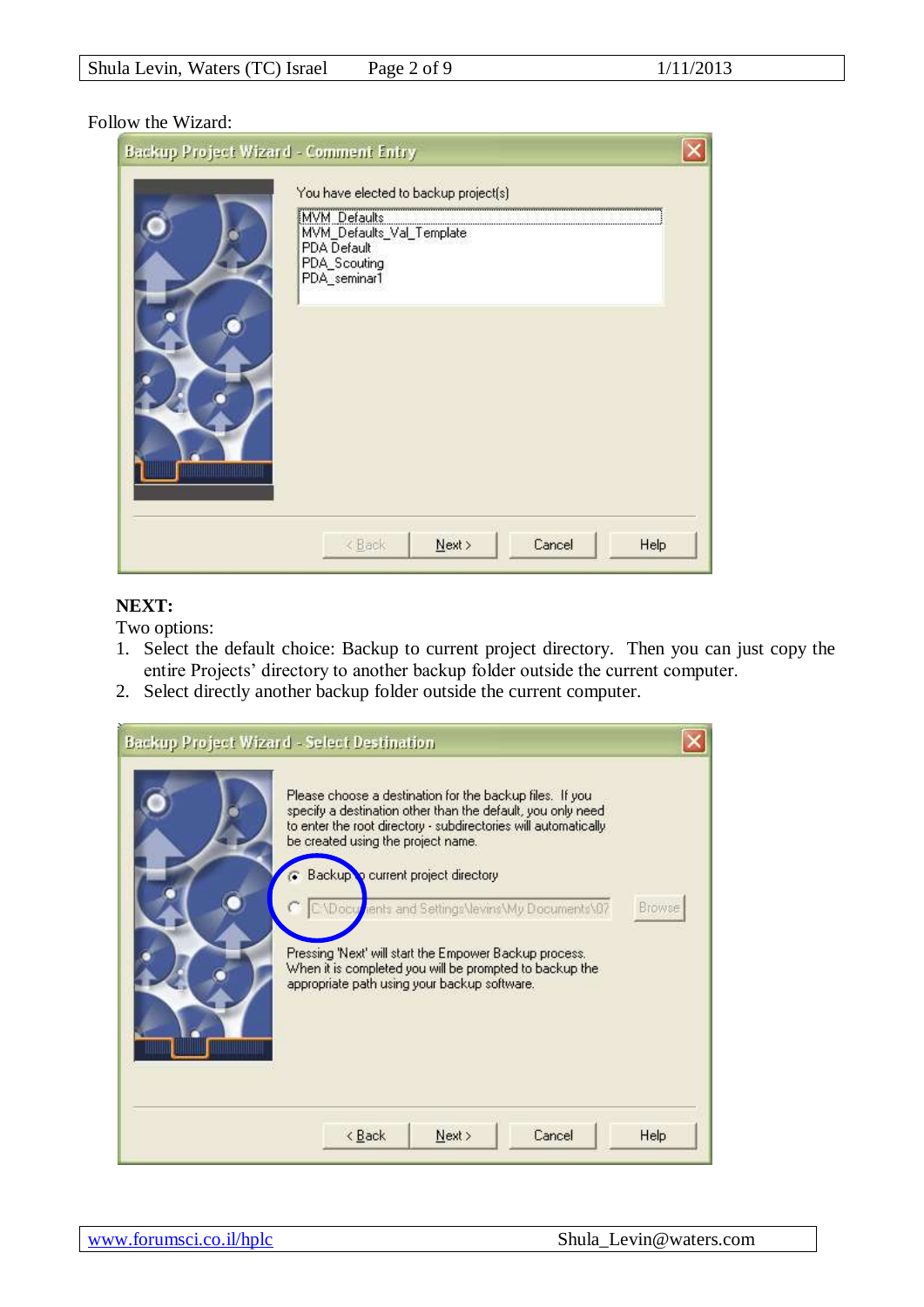CLICK ON **NEXT** and the projects will be backed up one after the other automatically.

| Backup Project Wizard - Backup Display | . exporting triggers<br>. exporting indextypes<br>exporting bitmap, functional and extensible<br>exporting posttables actions<br>exporting materialized views<br>exporting snapshot logs<br>exporting job queues<br>. exporting refresh groups and children<br>. exporting dimensions<br>. exporting post-schema procedural objects an<br>. exporting statistics<br>Export terminated successfully without warnin |      |
|----------------------------------------|-------------------------------------------------------------------------------------------------------------------------------------------------------------------------------------------------------------------------------------------------------------------------------------------------------------------------------------------------------------------------------------------------------------------|------|
|                                        | ШE<br>,,,,,,,,,,,,,,,,,,,,,,,,,,,,,<br>Cancel<br>< Back<br>Next >                                                                                                                                                                                                                                                                                                                                                 | Help |

When it finishes the **FINISH** is active, Click on it.

| Backup Project Wizard - Start Page | The Empower part of the backup process is complete.                                                                                                                                                             |
|------------------------------------|-----------------------------------------------------------------------------------------------------------------------------------------------------------------------------------------------------------------|
|                                    |                                                                                                                                                                                                                 |
|                                    | Please note the following destination directories:                                                                                                                                                              |
|                                    | C:\Empower\Projects\MVM_Defaults                                                                                                                                                                                |
|                                    | C:\Empower\Projects\MVM_Defaults_Val_Template<br>C:\Empower\Projects\PDA Default                                                                                                                                |
|                                    | C:\Empower\Projects\PDA_Scouting                                                                                                                                                                                |
|                                    | C:\Empower\Projects\PDA seminar1                                                                                                                                                                                |
|                                    |                                                                                                                                                                                                                 |
|                                    | HII                                                                                                                                                                                                             |
|                                    | If you have configured a third party backup application to remove<br>projects from the backup location to external media, click the button<br>below to begin this process. Be sure to label all media properly. |
| ,,,,,,,,,,,,,,,,,                  | Start Backup Software                                                                                                                                                                                           |
|                                    |                                                                                                                                                                                                                 |
|                                    |                                                                                                                                                                                                                 |
|                                    | Finish<br>Cancel<br>< Back<br>Help                                                                                                                                                                              |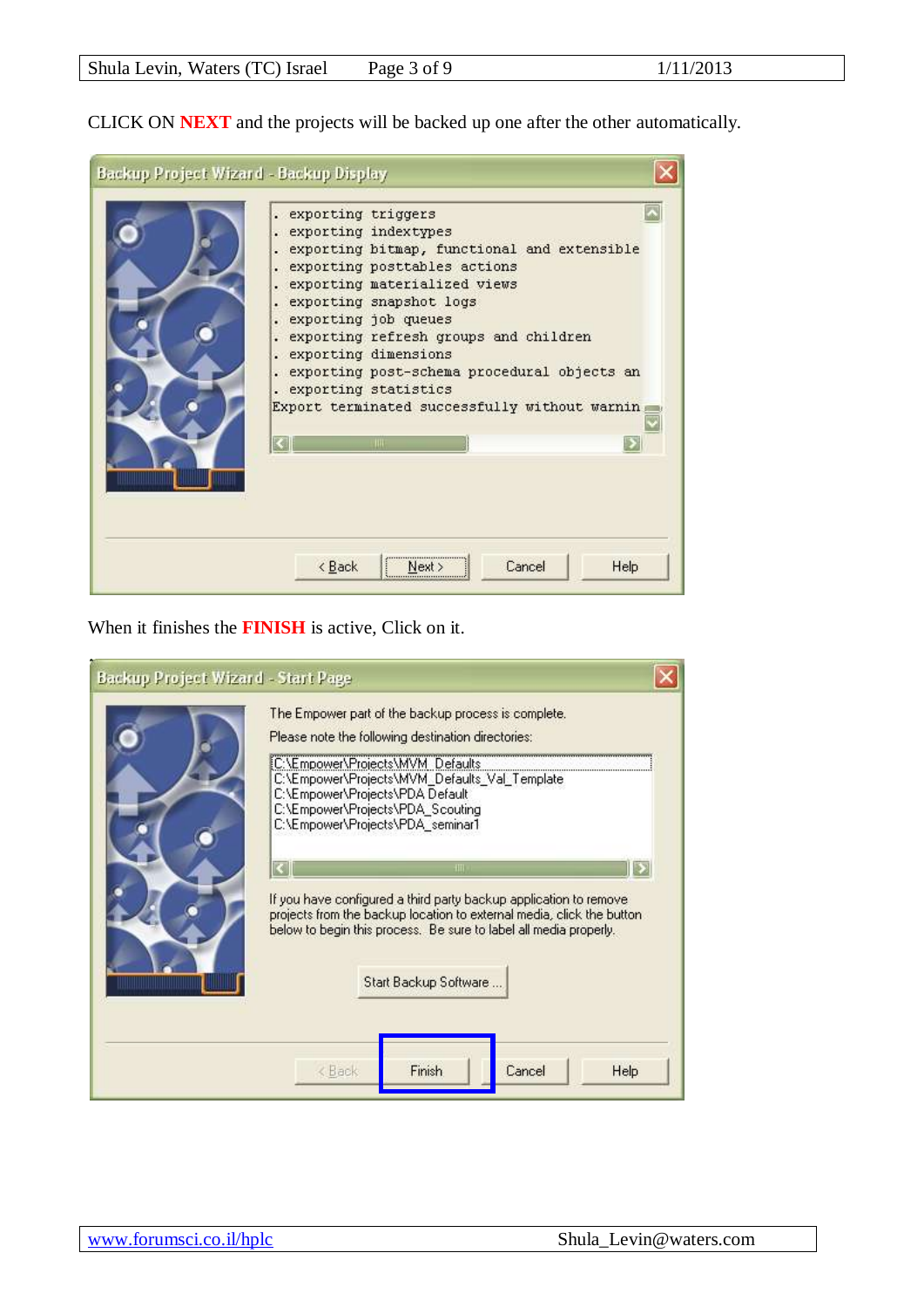### **NOTE: The software starts "backing up" the projects by adding files to its current directory in Windows:**

For example: a look inside a project from the Project's directory before the backup:

| C:\Empower\Projects\ApexTrackDemoData                          |                        |        |               | $\Box$ $\Box$ $\times$                   |
|----------------------------------------------------------------|------------------------|--------|---------------|------------------------------------------|
| File<br>Edit<br>Favorites<br>View<br><b>Tools</b><br>Help      |                        |        |               | 4                                        |
| $\bigodot$ Back $\tau$<br>Search                               | <b>图图Xり</b><br>Folders | 丽·     |               |                                          |
| C:\Empower\Projects\ApexTrackDemoData<br>Address               |                        |        |               | $\Rightarrow$ Go<br>$\blacktriangledown$ |
| ×<br>Folders                                                   | Name $\triangle$       | Size   | Type          | Date Modified                            |
| $\overline{\phantom{a}}$<br>$\Box \Leftrightarrow$ System (C:) | d1007.dat              | 83 KB  | DAT File      | 31/05/2007 16:26                         |
| ACQUITY_UPLC_START_UP                                          | d1010.dat              | 444 KB | DAT File      | 31/05/2007 16:26                         |
| ConnectionsInsight                                             | d1015.dat              | 12 KB  | DAT File      | 31/05/2007 16:26                         |
| a dell                                                         | d1019.dat              | 6 KB   | DAT File      | 31/05/2007 16:26                         |
| Documents and Settings                                         | d1024.dat              | 10 KB  | DAT File      | 31/05/2007 16:26                         |
| DOK_Backup<br>⊕                                                | d1028.dat              | 10 KB  | DAT File      | 31/05/2007 16:26                         |
| <b>Expower</b>                                                 | d1033.dat              |        | 4 KB DAT File | 31/05/2007 16:26                         |
| <b>E</b> a Bin                                                 |                        |        |               |                                          |
| ConnectionsAQT                                                 |                        |        |               |                                          |
| ⊕ a Help                                                       |                        |        |               |                                          |
| $\mathbf \Xi$<br><b>ED</b> HTML                                |                        |        |               |                                          |
| <b>E in</b> Instruments                                        |                        |        |               |                                          |
| InstrumentServer                                               |                        |        |               |                                          |
| ⊕ Oracle                                                       |                        |        |               |                                          |
| □ nojects                                                      |                        |        |               |                                          |
| AccQTag_Ultra_Template                                         |                        |        |               |                                          |
| ACQUITY_AQTv1_Active                                           |                        |        |               |                                          |
| ACQUITY_AQTv1_Template                                         |                        |        |               |                                          |
| ACQUITY AQTv22                                                 |                        |        |               |                                          |
| AMDS_Template_XP                                               |                        |        |               |                                          |
| <b>D</b> Amir                                                  |                        |        |               |                                          |
| Apex_Track_Traditional1                                        |                        |        |               |                                          |
| ApexTrackDemoData                                              |                        |        |               |                                          |
| Avezov<br>⋝<br>ख़<br>m                                         |                        |        |               |                                          |

dxxxx.dat, where the xxxx is actually the channel ID inside the Empower Project.

After the backup additional files are created with the time stamp of the moment of the backup, as the following:

| C. Vimpower V reserved pex from bemotern                                                                                                                                                                                                                                                                                                                                                                                                                                |   |                                                                                                                                                                                                                                                                                                     |                                                                              |                                                                                                                                                                                                                              | $\Box$ $\Box$ $\times$                                                                                                                                                                                                                                           |
|-------------------------------------------------------------------------------------------------------------------------------------------------------------------------------------------------------------------------------------------------------------------------------------------------------------------------------------------------------------------------------------------------------------------------------------------------------------------------|---|-----------------------------------------------------------------------------------------------------------------------------------------------------------------------------------------------------------------------------------------------------------------------------------------------------|------------------------------------------------------------------------------|------------------------------------------------------------------------------------------------------------------------------------------------------------------------------------------------------------------------------|------------------------------------------------------------------------------------------------------------------------------------------------------------------------------------------------------------------------------------------------------------------|
| File Edit Yerv Favorites Tools Help                                                                                                                                                                                                                                                                                                                                                                                                                                     |   |                                                                                                                                                                                                                                                                                                     |                                                                              |                                                                                                                                                                                                                              |                                                                                                                                                                                                                                                                  |
| Gast → ○ す Disearch Proders 自動 × り 田·<br>Agthesi C/Empower/Projects)ApexTradiDemoData                                                                                                                                                                                                                                                                                                                                                                                   |   |                                                                                                                                                                                                                                                                                                     |                                                                              |                                                                                                                                                                                                                              | $\bullet$ $\bullet$                                                                                                                                                                                                                                              |
| Folders:                                                                                                                                                                                                                                                                                                                                                                                                                                                                | × | Name -                                                                                                                                                                                                                                                                                              | Size:                                                                        | Type                                                                                                                                                                                                                         | Date Modified                                                                                                                                                                                                                                                    |
| E = System (C)<br>ACQUITY_UPLC_START_UP<br>ConnectionsInsight<br><b>La dell</b><br>Documents and Settings<br>DOK Beckup<br>El Empower<br>田 □ Bin<br>E ConnectionsAQT<br>EL Help<br><b>BITH C</b><br># Instruments<br>InstrumentServer<br>iii Orade<br><b>Protects</b><br>AccQTag Ultra Template<br>ACQUITY_AQTy1_Active<br>ACQUITY_AQTv1_Templete<br>ACQUITY_AQTv22<br>AMOS Template XP<br><b>3 Anim</b><br>Apex, Track, Traditionalit<br>ApexTradiomsOpts<br>A Avezovi | Đ | dt007.dat<br>$\equiv$ d1010.det<br>d1015.dst<br>d1019.det<br>$\equiv$ d1024.dat<br>$\frac{1}{24}$ d1028.dat<br>$\frac{1}{100}$ d1033.dat<br>ApexTrackDemoData.INF<br>Til ApexTrackDemoData.EXP<br>ApexTrackDemaData_EXP.OKS<br>Til ApexTrackDemoData INF.CKS<br>backup.log<br>Project_Integrity.bit | 444 KB<br>12kB<br>6.825<br>1018<br>10 KB<br>$4$ $$B$<br>1KB<br>SKB<br>$1$ KB | 83 KB DAT File<br>DAT File<br>DAT File<br>DAT File<br><b>DAT File</b><br><b>DAT File</b><br><b>DAT Film</b><br>Setup Information<br>198 KB E/P File<br>2KB CKS File<br>2KB CKS File<br><b>Text Document</b><br>Text Document | 31/05/2007 16:26<br>31/05/2007 16:26<br>31/05/2007 16:26<br>31/05/2007 16:26<br>31/05/2007 16:26<br>31/05/2007 16:26<br>31/05/2007 16:26<br>19/05/2009 10:35<br>19/05/2009 10:35<br>19/05/2009 10:35<br>19/05/2009 10:35<br>19/05/2009 10:35<br>19/05/2009 10:35 |

**If you selected "***Backup to current project directory***" YOU MUST COPY THE PROJECTS TO ANOTHER MEDIA,** Otherwise it is not a real backup!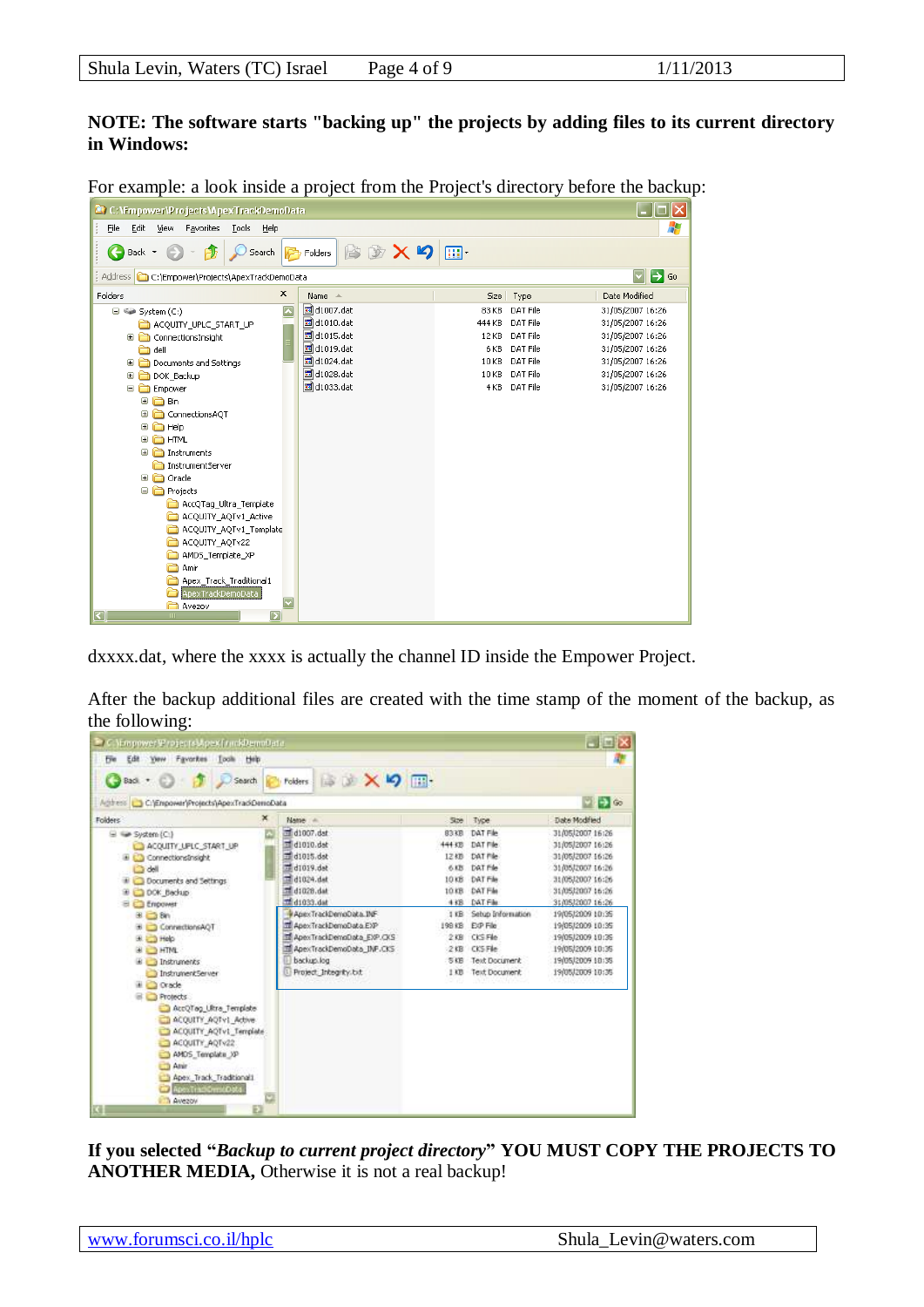| Backup Project Wizard - Start Page | The Empower part of the backup process is complete.<br>Please note the following destination directories:<br>C:\Empower\Projects\MVM_Defaults<br>C:\Empower\Projects\MVM_Defaults_Val_Template<br>C:\Empower\Projects\PDA Default<br>C:\Empower\Projects\PDA_Scouting<br>C:\Empower\Projects\PDA seminar1<br>HII<br>If you have configured a third party backup application to remove<br>projects from the backup location to external media, click the button |
|------------------------------------|----------------------------------------------------------------------------------------------------------------------------------------------------------------------------------------------------------------------------------------------------------------------------------------------------------------------------------------------------------------------------------------------------------------------------------------------------------------|
| ,,,,,,,,,,,,,,                     | below to begin this process. Be sure to label all media properly.<br>Start Backup Software<br>Cancel<br>Finish<br>< Back<br>Help                                                                                                                                                                                                                                                                                                                               |

To configure the external backup software go to Configure System->View->Backup Options

| $\sqrt{}$ Toober<br>V Yern Filter Dialog Bar                                                        |                    | Filter By: aa |                                    | Edit View<br>۰l | Update           |
|-----------------------------------------------------------------------------------------------------|--------------------|---------------|------------------------------------|-----------------|------------------|
| $\sqrt{3}$ atus Bar<br>Um                                                                           | Name               | Owner         | Create Date                        | AutoArchive     | Full Audit Trail |
| JT Dialog Bar                                                                                       | touts              | System        | 12/05/2005 17:05:17 EDT            | г               |                  |
| System Policies<br>AutoArchive Properties                                                           | Toult Projects     | System        | 23/07/2008 12:42:12 IDT            | r               | Ψ                |
| SERIE Archive Properbes                                                                             | mo                 | System        | 20/11/2007 17:52:47 151            | г               |                  |
| Carzal Fersling SDMS Operations.<br>Default Strings                                                 | mo Paperless08     | System        | 09/12/2008 08:29:42 IST            | w               | w                |
| - 225<br>Manage Ram Data Film<br>Copy Preferences                                                   | power Capabilities | Shula         | 08/01/2008 11:50:30 IST            | 芒               | ÿ.               |
| System Monitor<br>Customate Time Zone List<br>Display Back<br>Edit View                             |                    |               |                                    |                 | 26 Total         |
| Distabase Properties<br>Pre-3.00 Database Update                                                    |                    |               |                                    |                 |                  |
|                                                                                                     |                    |               |                                    |                 |                  |
| Update Table<br>Utdate Statutes<br>Refresh                                                          | F5                 |               |                                    |                 |                  |
|                                                                                                     |                    |               |                                    |                 |                  |
| <b>Backup Options</b>                                                                               |                    |               | $\left\vert \mathsf{x}\right\vert$ |                 |                  |
| Empower can start a backup utility for you when you back up a project.                              |                    |               |                                    |                 |                  |
|                                                                                                     |                    |               |                                    |                 |                  |
| Pick the name of the executable file for your favorite backup utility using<br>the 'Browse' button. |                    |               |                                    |                 |                  |
| Button Name Start Backup Software                                                                   |                    | Browse        |                                    |                 |                  |
| Preferred Backup Utility backup.exe                                                                 |                    |               |                                    |                 |                  |
| Command Parameters                                                                                  |                    |               |                                    |                 |                  |
|                                                                                                     |                    |               |                                    |                 |                  |

*More Information from the Empower HELP:*

×  $\mathbf{L}$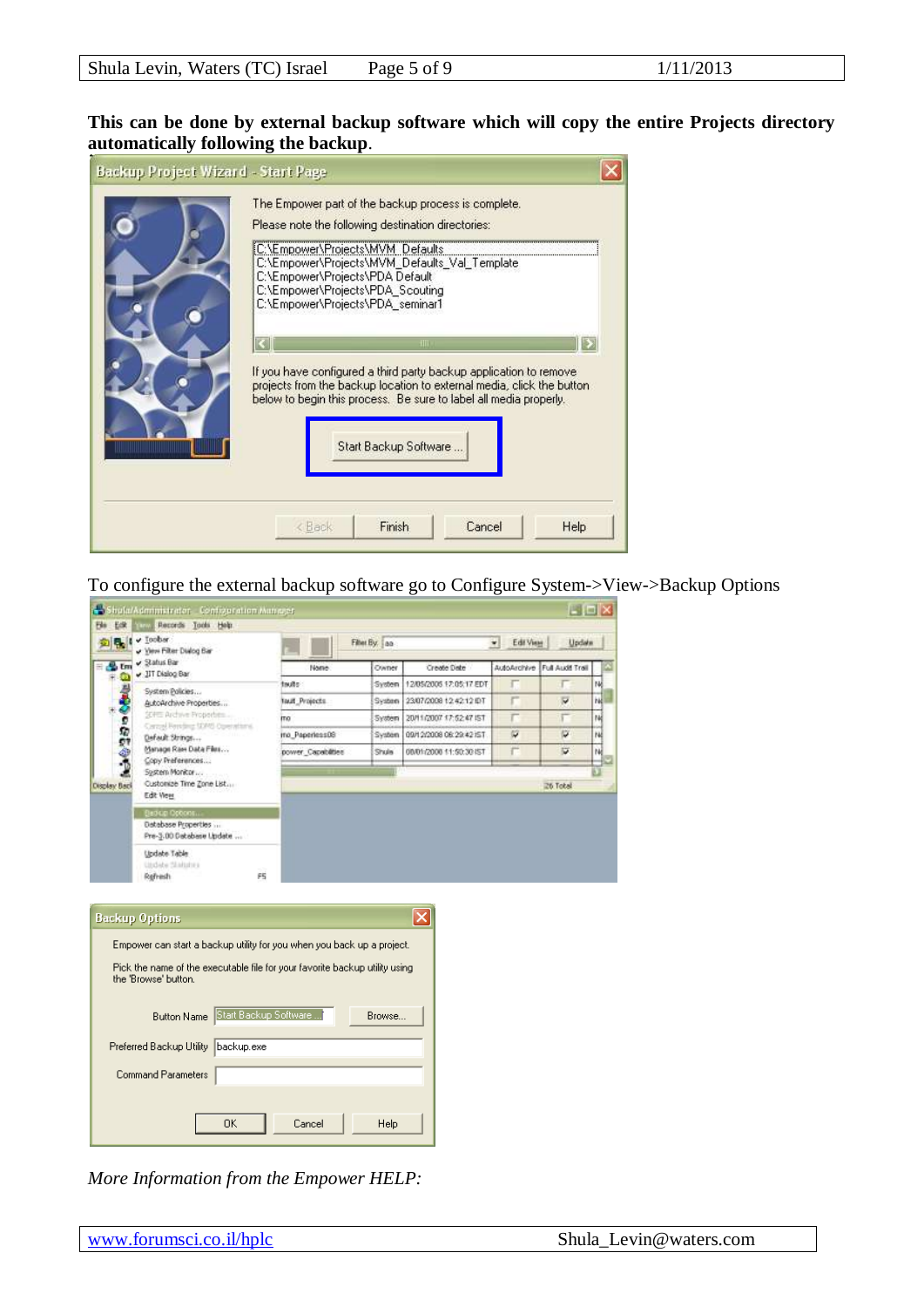When backing up a project that has sub-projects a message appears asking if you want to back up the sub-projects as well. If you do, the project hierarchy remains intact. You need to have the appropriate access privileges to the sub-projects.



Also:

Although it is an option, backing up a project to the current directory where the raw data files reside is not recommended. If you are using a remote backup device in an Empower Enterprise configuration, you can instruct Empower to copy the project files to that network. The System Administrator can then back up the files from that network drive. In this case, you do not need to click Start Backup Software.

### **Backing up Empower PDA/MS libraries**

Go to the Configure System-> Libraries and select the libraries



Drag them as is the destination folder anywhere in your computer. Files by the format libraryname.mlu are created. These files can be transferred back to the workstation/server by dragging them into this screen of the Configure System.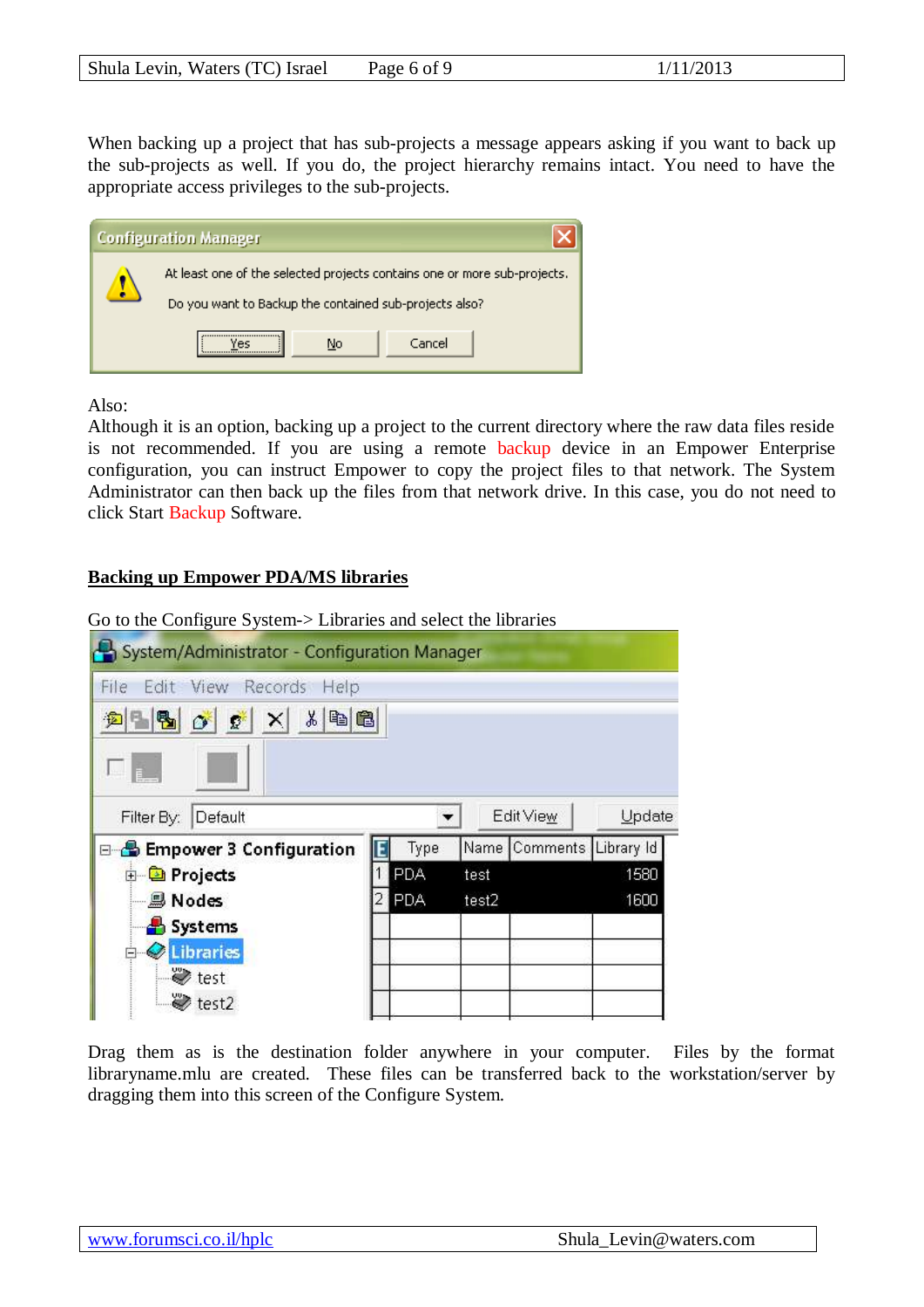# **Restoring a Project or a Group of Projects**

Go to Configure System-> File ->Restore Project(s). Select the project from its backup location and follow the wizard with NEXT until FINISH:

| Restore Project(s) Wizard - Start Software |                                                                                                                                                                                                                                                                                                                                                                                                                                                                                                                                                                                                                                                                                                                                                             |
|--------------------------------------------|-------------------------------------------------------------------------------------------------------------------------------------------------------------------------------------------------------------------------------------------------------------------------------------------------------------------------------------------------------------------------------------------------------------------------------------------------------------------------------------------------------------------------------------------------------------------------------------------------------------------------------------------------------------------------------------------------------------------------------------------------------------|
|                                            | Choose a directory to restore from. If the directory contains single<br>project backup files, the project will be restored. If there are no single<br>project backup files in this directory, a batch restore of a subdirectory<br>tree will be attempted<br>C:\Users\user\Desktop\Defaults<br><b>Browse</b><br>If necessary, use your backup<br>software to restore the backup<br>Start Backup Software<br>set to the above directory.<br>Once the restore directory is loaded, press 'Next' on this screen to complete<br>the process.<br>Note: If you are using Microsoft Backup, set the Settings - Options<br>for the restore function to 'Alternate Location'. When the restore<br>process is started, you will be prompted for the restore location. |
|                                            | Cancel<br><back<br>Next &gt;<br/>Help</back<br>                                                                                                                                                                                                                                                                                                                                                                                                                                                                                                                                                                                                                                                                                                             |
| Restore Project Wizard - Project Details   |                                                                                                                                                                                                                                                                                                                                                                                                                                                                                                                                                                                                                                                                                                                                                             |
|                                            | Project Name: Defaults<br>Project Parent:<br>▾┆<br>$\sim$<br><b>Backup Details</b><br>Backup Type: Project Backup<br>Backed up by User: System<br>Backup Date: 11.12.2012 3:46:56 PM IST<br>Database ID: 2266984339<br><b>Backup Comments</b>                                                                                                                                                                                                                                                                                                                                                                                                                                                                                                               |
|                                            | <back<br>Cancel<br/>Next &gt;<br/>Help</back<br>                                                                                                                                                                                                                                                                                                                                                                                                                                                                                                                                                                                                                                                                                                            |

If the project's name exists, a warning will appear and the name must be revised.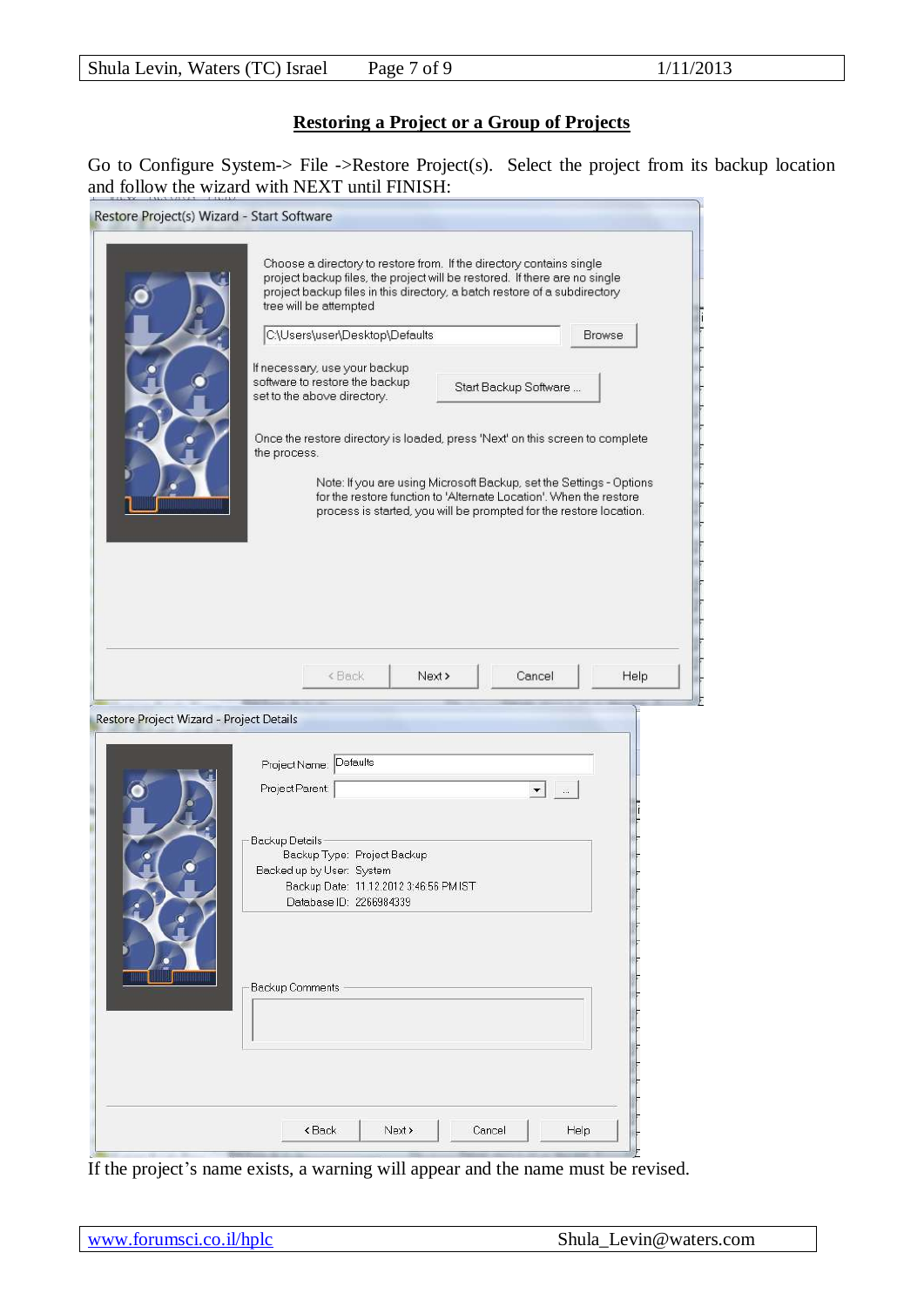The projects will be restored one after the other automatically.

| importing table<br>importing table                                                                                                                                                                                                                                                                                                                                                                                              | $"VALTERSTDATA \triangle$<br>"VALTESTRESULT |
|---------------------------------------------------------------------------------------------------------------------------------------------------------------------------------------------------------------------------------------------------------------------------------------------------------------------------------------------------------------------------------------------------------------------------------|---------------------------------------------|
| importing table                                                                                                                                                                                                                                                                                                                                                                                                                 | "VIAL                                       |
| importing table                                                                                                                                                                                                                                                                                                                                                                                                                 | "VIEWFILTER                                 |
| importing table                                                                                                                                                                                                                                                                                                                                                                                                                 | "VIEWTEMPIDS                                |
| About to enable constraints                                                                                                                                                                                                                                                                                                                                                                                                     |                                             |
| Import terminated successfully without warnings.                                                                                                                                                                                                                                                                                                                                                                                |                                             |
| Copied file C:\Users\user\Desktop\Defaults\d1173.<br>Copied file C:\Users\user\Desktop\Defaults\d1177.<br>Copied file C:\Users\user\Desktop\Defaults\d1180.<br>Copied file C:\Users\user\Desktop\Defaults\d1183.<br>Copied file C:\Users\user\Desktop\Defaults\d1186.<br>Copied file C:\Users\user\Desktop\Defaults\d1189.<br>Copied file C:\Users\user\Desktop\Defaults\d1192.<br>A total of 7 files were copied successfully. |                                             |
|                                                                                                                                                                                                                                                                                                                                                                                                                                 |                                             |
| Ш                                                                                                                                                                                                                                                                                                                                                                                                                               |                                             |
|                                                                                                                                                                                                                                                                                                                                                                                                                                 |                                             |
|                                                                                                                                                                                                                                                                                                                                                                                                                                 |                                             |

Sometimes there is an error message regarding the "Integrity" of the project. This occurs when the files in Windows do not coincide with the files expected to be inside the Empower software. It could be due to data files deleted by the user.